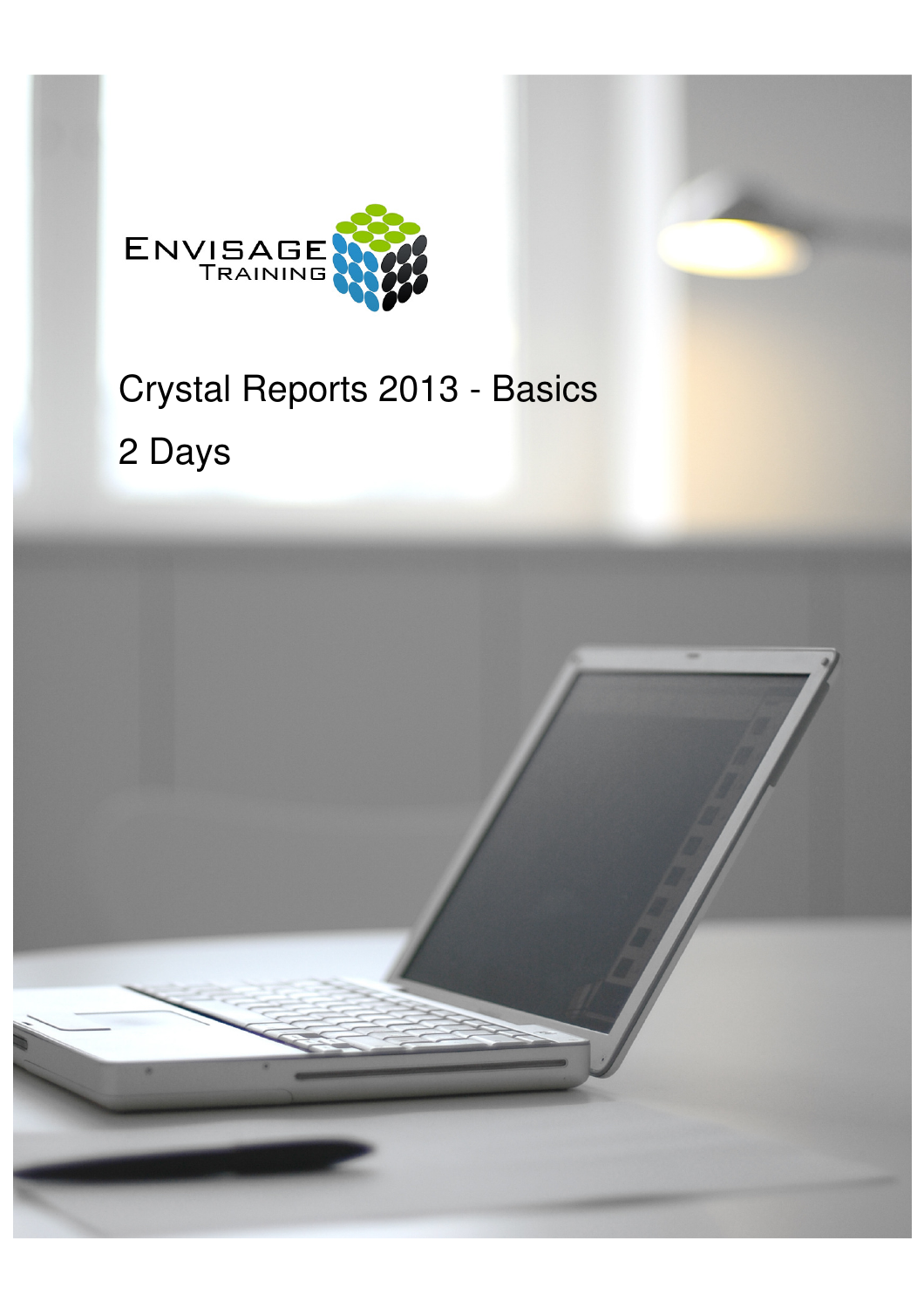## **Topics Covered:**

## **Exploring the Crystal Reports Interface**

Explore Crystal Reports Use Crystal Reports Help Customize Report Settings

## **Working with Reports**

Create a Report Modify a Report Display Specific Report Data Work with Report Sections

## **Using Formulas in Reports**

Create a Formula Edit a Formula Filter Data by Using a Formula Work with Advanced Formulas and Functions Handle Null Values

## **Building Parameterized Reports**

Create a Parameter Field Use a Range Parameter in a Report Create a Prompt

## **Grouping Report Data**

Group Report Data Modify a Group Report Group by Using Parameters Create a Parameterized Top N Report

## **Enhancing a Report**

Format a Report Insert Objects in a Report Suppress Report Sections Use Report Templates

## **Creating a Report from Excel Data**

Create a Report Based on Excel Data Modify a Report Generated from Excel Data Update Data in a Report Based on Excel Data

## **Distributing Data**

Export Data Create Mailing Labels